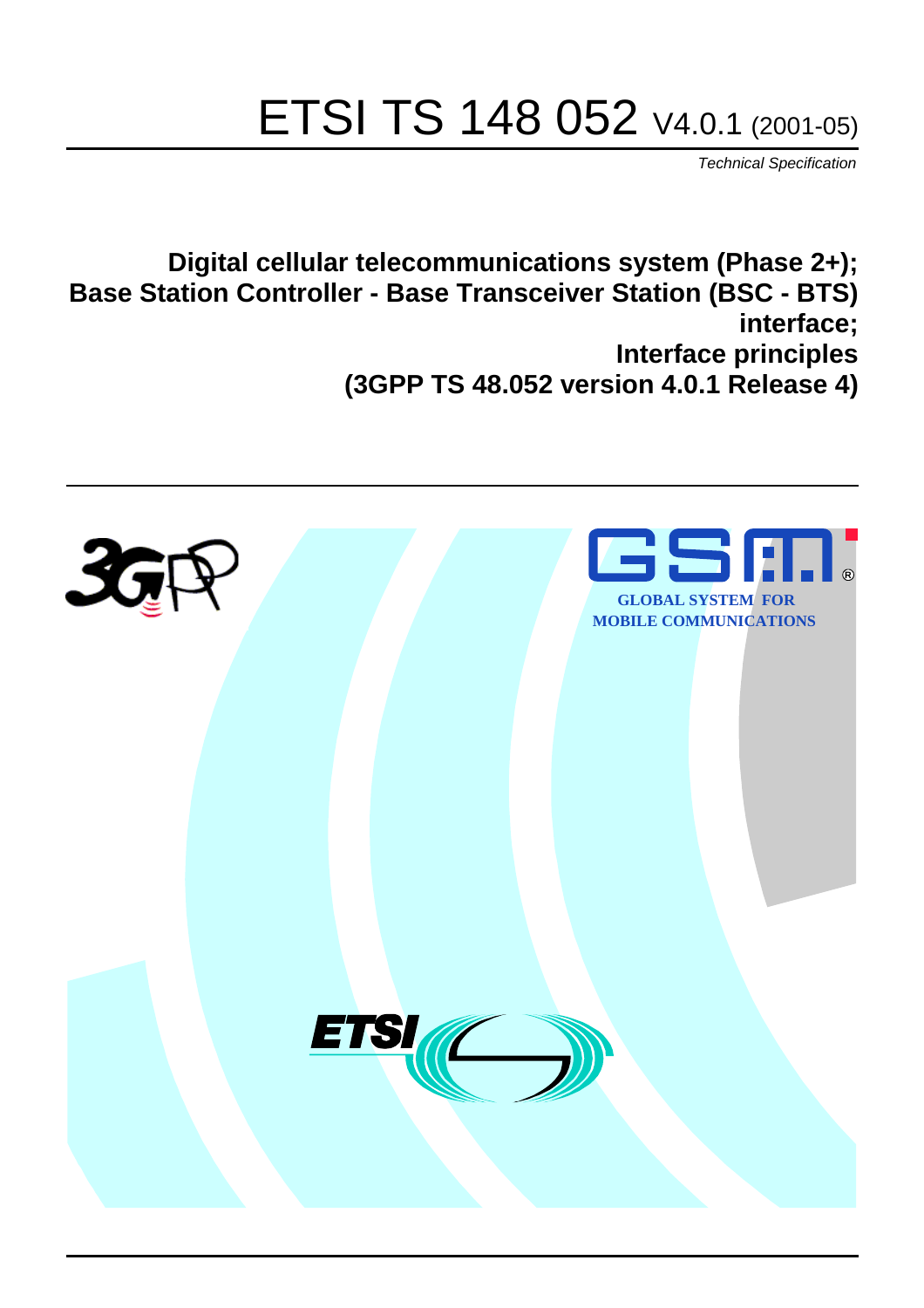**1** 

Reference DTS/TSGG-0248052Uv4

> Keywords GSM

#### **ETSI**

#### 650 Route des Lucioles F-06921 Sophia Antipolis Cedex - FRANCE

Tel.: +33 4 92 94 42 00 Fax: +33 4 93 65 47 16

Siret N° 348 623 562 00017 - NAF 742 C Association à but non lucratif enregistrée à la Sous-Préfecture de Grasse (06) N° 7803/88

**Important notice** 

Individual copies of the present document can be downloaded from: [http://www.etsi.org](http://www.etsi.org/)

The present document may be made available in more than one electronic version or in print. In any case of existing or perceived difference in contents between such versions, the reference version is the Portable Document Format (PDF). In case of dispute, the reference shall be the printing on ETSI printers of the PDF version kept on a specific network drive within ETSI Secretariat.

Users of the present document should be aware that the document may be subject to revision or change of status. Information on the current status of this and other ETSI documents is available at [http://www.etsi.org/tb/status/](http://www.etsi.org/tb/status)

> If you find errors in the present document, send your comment to: <editor@etsi.fr>

#### **Copyright Notification**

No part may be reproduced except as authorized by written permission. The copyright and the foregoing restriction extend to reproduction in all media.

© European Telecommunications Standards Institute 2001.

All rights reserved.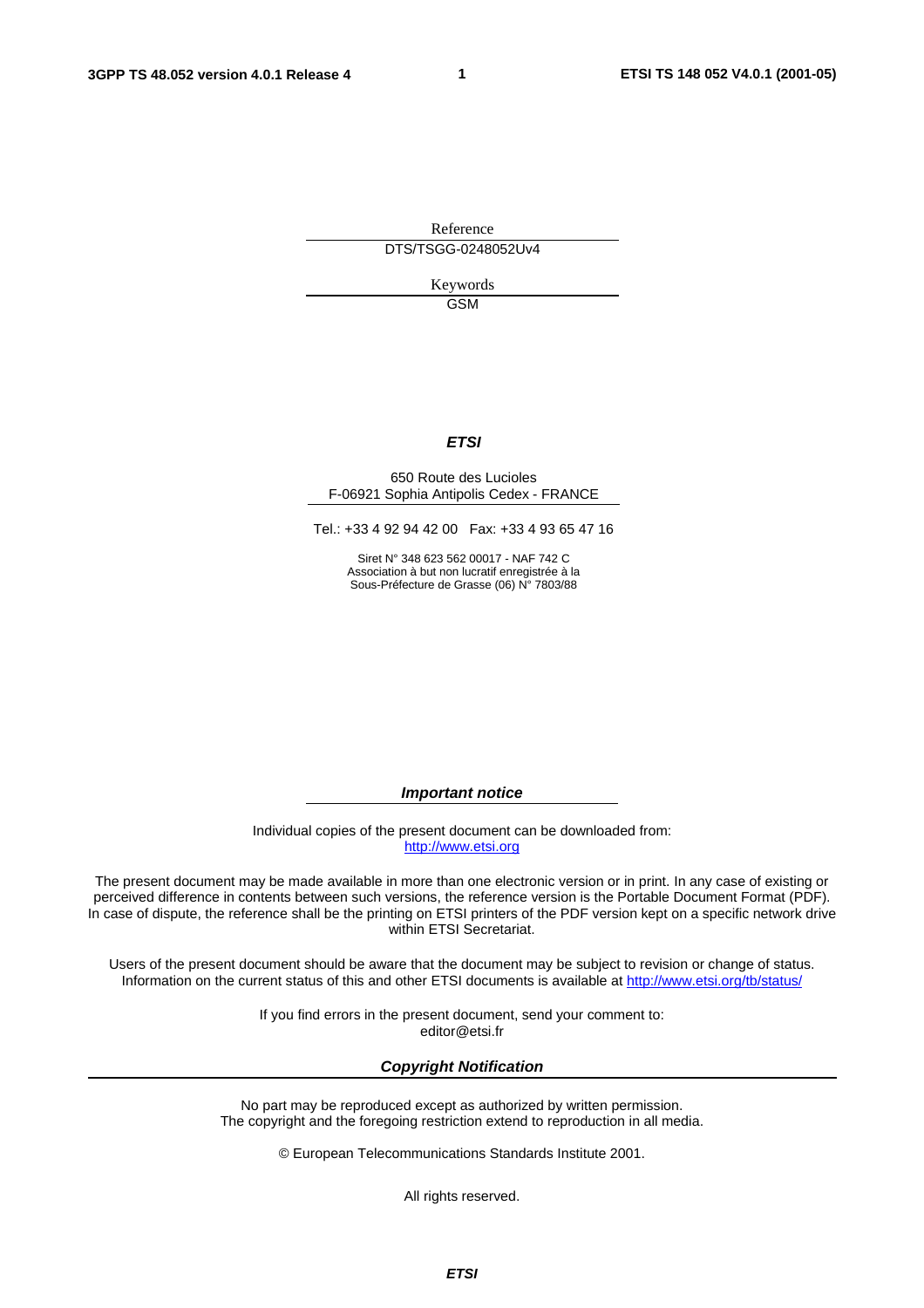# Intellectual Property Rights

IPRs essential or potentially essential to the present document may have been declared to ETSI. The information pertaining to these essential IPRs, if any, is publicly available for **ETSI members and non-members**, and can be found in ETSI SR 000 314: *"Intellectual Property Rights (IPRs); Essential, or potentially Essential, IPRs notified to ETSI in respect of ETSI standards"*, which is available from the ETSI Secretariat. Latest updates are available on the ETSI Web server (<http://www.etsi.org/ipr>).

Pursuant to the ETSI IPR Policy, no investigation, including IPR searches, has been carried out by ETSI. No guarantee can be given as to the existence of other IPRs not referenced in ETSI SR 000 314 (or the updates on the ETSI Web server) which are, or may be, or may become, essential to the present document.

# Foreword

This Technical Specification (TS) has been produced by the ETSI 3<sup>rd</sup> Generation Partnership Project (3GPP).

The present document may refer to technical specifications or reports using their 3GPP identities, UMTS identities or GSM identities. These should be interpreted as being references to the corresponding ETSI deliverables.

The cross reference between GSM, UMTS, 3GPP and ETSI identities can be found under www.etsi.org/key.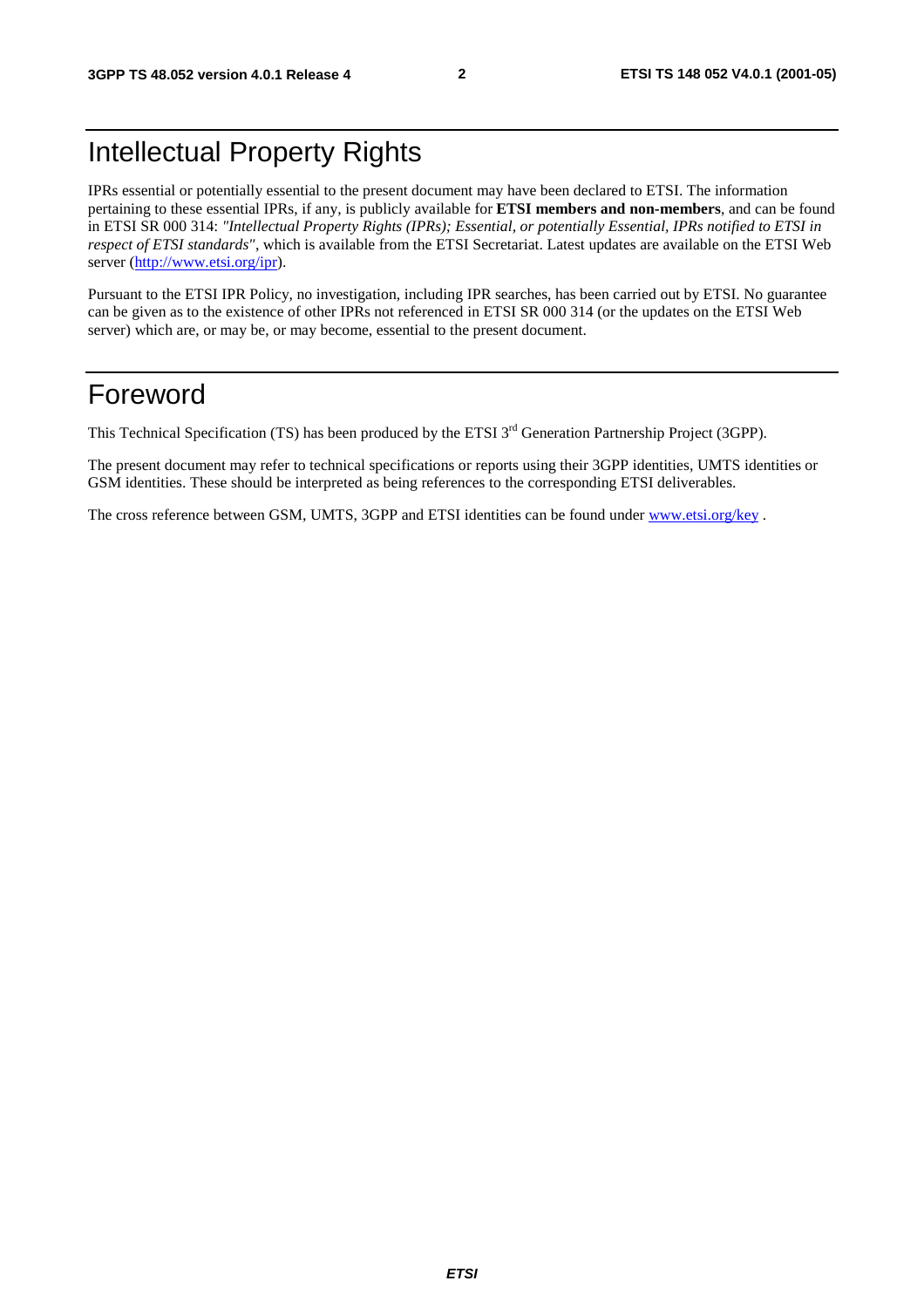$\mathbf{3}$ 

# Contents

| 1                  |                               |  |
|--------------------|-------------------------------|--|
| 2                  |                               |  |
| 3                  |                               |  |
| 3.1                |                               |  |
| 3.2                |                               |  |
| 3.3                |                               |  |
| 3.4                |                               |  |
| 3.5                |                               |  |
| 3.6                |                               |  |
| 4                  |                               |  |
| 5                  |                               |  |
| 5.1                |                               |  |
| 5.2                |                               |  |
| 5.3                |                               |  |
| 5.3.1              |                               |  |
| 5.3.2              |                               |  |
| 5.3.2.1<br>5.3.2.2 |                               |  |
| 5.3.2.3            |                               |  |
| 5.3.2.4            |                               |  |
| 5.3.3              |                               |  |
| 5.3.4              |                               |  |
| 5.3.5              |                               |  |
| 5.3.6              |                               |  |
| 5.3.7              |                               |  |
| 5.3.8              |                               |  |
| 5.3.9              |                               |  |
| 5.3.10             |                               |  |
| 5.3.11             |                               |  |
| 5.3.12             |                               |  |
| 5.3.13             |                               |  |
| 5.3.14             |                               |  |
| 6                  |                               |  |
| 6.1                |                               |  |
| 6.2                |                               |  |
| $\tau$             |                               |  |
| 7.1                |                               |  |
| 7.2                |                               |  |
| 7.3                |                               |  |
|                    | <b>Annex C</b> (informative): |  |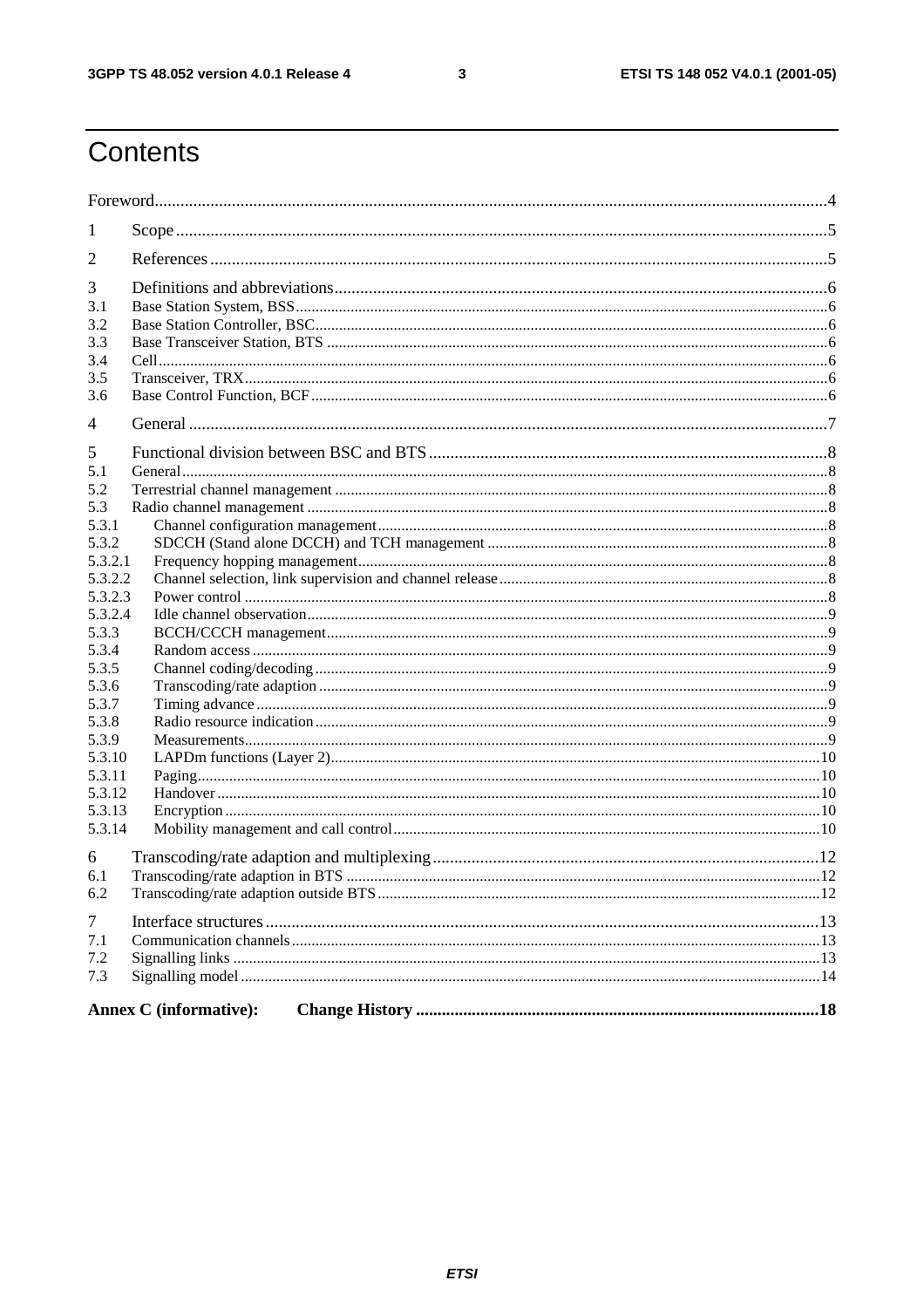# Foreword

This Technical Specification has been produced by the 3<sup>rd</sup> Generation Partnership Project (3GPP).

The contents of the present document are subject to continuing work within the TSG and may change following formal TSG approval. Should the TSG modify the contents of the present document, it will be re-released by the TSG with an identifying change of release date and an increase in version number as follows:

Version x.y.z

where:

- x the first digit:
	- 1 presented to TSG for information;
	- 2 presented to TSG for approval;
	- 3 or greater indicates TSG approved document under change control.
- y the second digit is incremented for all changes of substance, i.e. technical enhancements, corrections, updates, etc.
- z the third digit is incremented when editorial only changes have been incorporated in the document.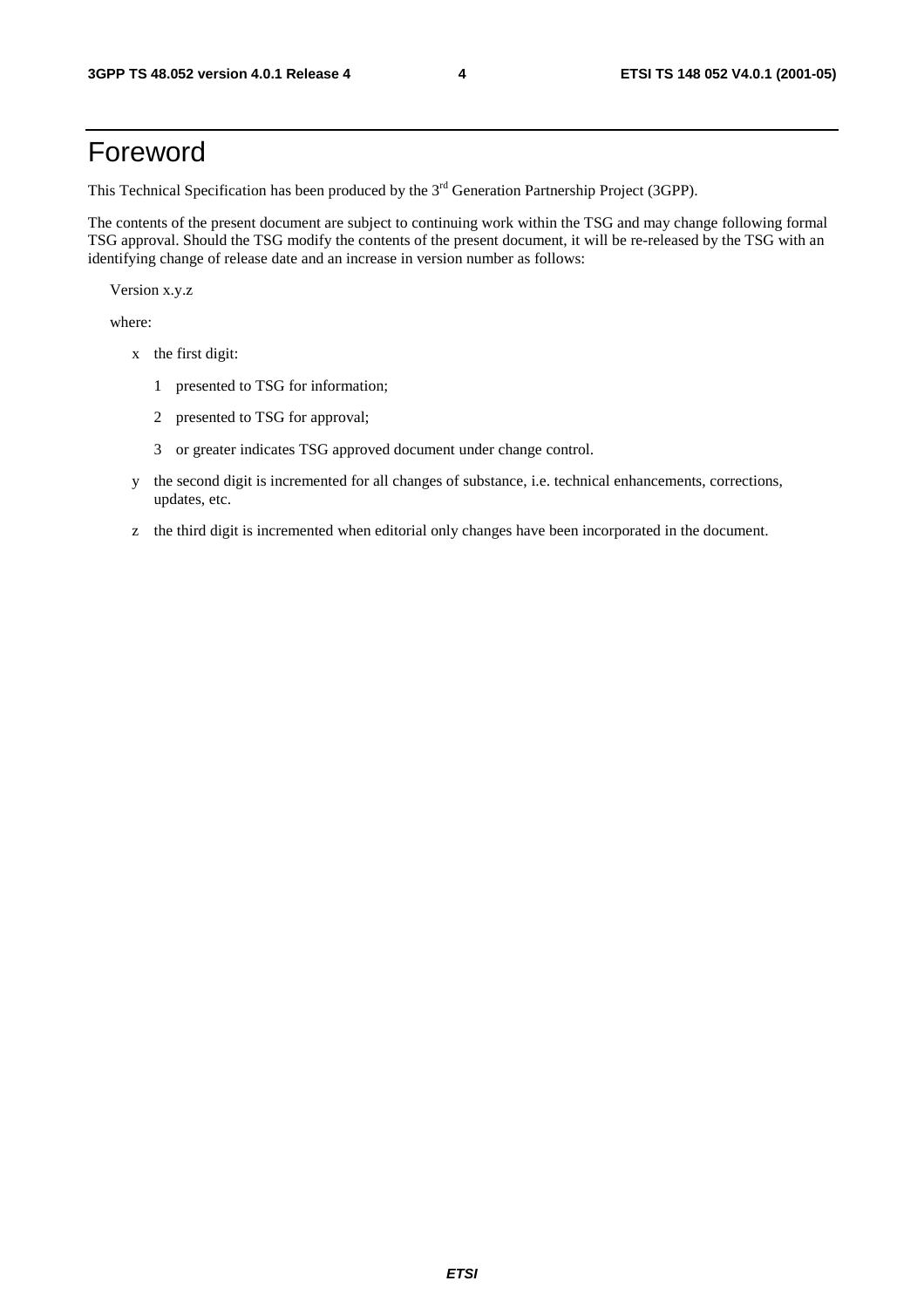# 1 Scope

The use and general aspects of the A-bis interface are given in Technical Specification 3GPP TS 48.051.

The present document gives the principle basis for the rest of the specifications specifying the interface between the Base Station Controller, BSC, and the Base Transceiver Station, BTS, with its transceivers, TRX. These components together form the Base Station System, BSS. (The interface between MSC and the BSS is specified in Technical Specifications 3GPP TS 48.001 - 48.020).

The intention with this interface is to get a unified way of connecting remotely located BTSs/TRXs to a BSC allowing for the interconnection of BSCs and BTSs/TRXs from different manufacturers.

In order to keep the BTS as simple as possible, BTS contains only those functions which have to recide close to the radio interface.

# 2 References

The following documents contain provisions which, through reference in this text, constitute provisions of the present document.

- References are either specific (identified by date of publication, edition number, version number, etc.) or non-specific.
- For a specific reference, subsequent revisions do not apply.
- For a non-specific reference, the latest version applies. In the case of a reference to a 3GPP document (including a GSM document), a non-specific reference implicitly refers to the latest version of that document *in the same Release as the present document*.
- [1] 3GPP TS 21.905: "Vocabulary for 3GPP Specifications".
- [2] 3GPP TS 48.001: Base Station System Mobile services Switching Centre (BSS MSC) interface; General aspects".
- [3] 3GPP TS 48.002: "Base Station System Mobile-services Switching Centre (BSS MSC) interface Interface principles".
- [4] Void.
- [5] 3GPP TS 48.006: "Signaling transport specification mechanism for the Base Station Subsystem Mobile-services Switching Centre (BSS - MSC) interface".
- [6] Void.
- [7] 3GPP TS 48.020: "Rate adaption on the Base Station System Mobile-services Switching Centre (BSS - MSC) interface".
- [8] 3GPP TS 48.051: "Base Station Controller Base Transceiver Station (BSC BTS) interface; General aspects".
- [9] 3GPP TS 48.058: "Base Station Controller Base Transceiver Station (BSC BTS) interface; Layer 3 specification".
- [10] 3GPP TS 48.060: "Inband control of remote transcoders and rate adaptors".
- [11] 3GPP TS 48.061: "Inband control of remote transcoders and rate adaptors (half rate)".
- [12] Void.
- [13] 3GPP TS 23.002: "Circuit Bearer Services Supported by a PLMN".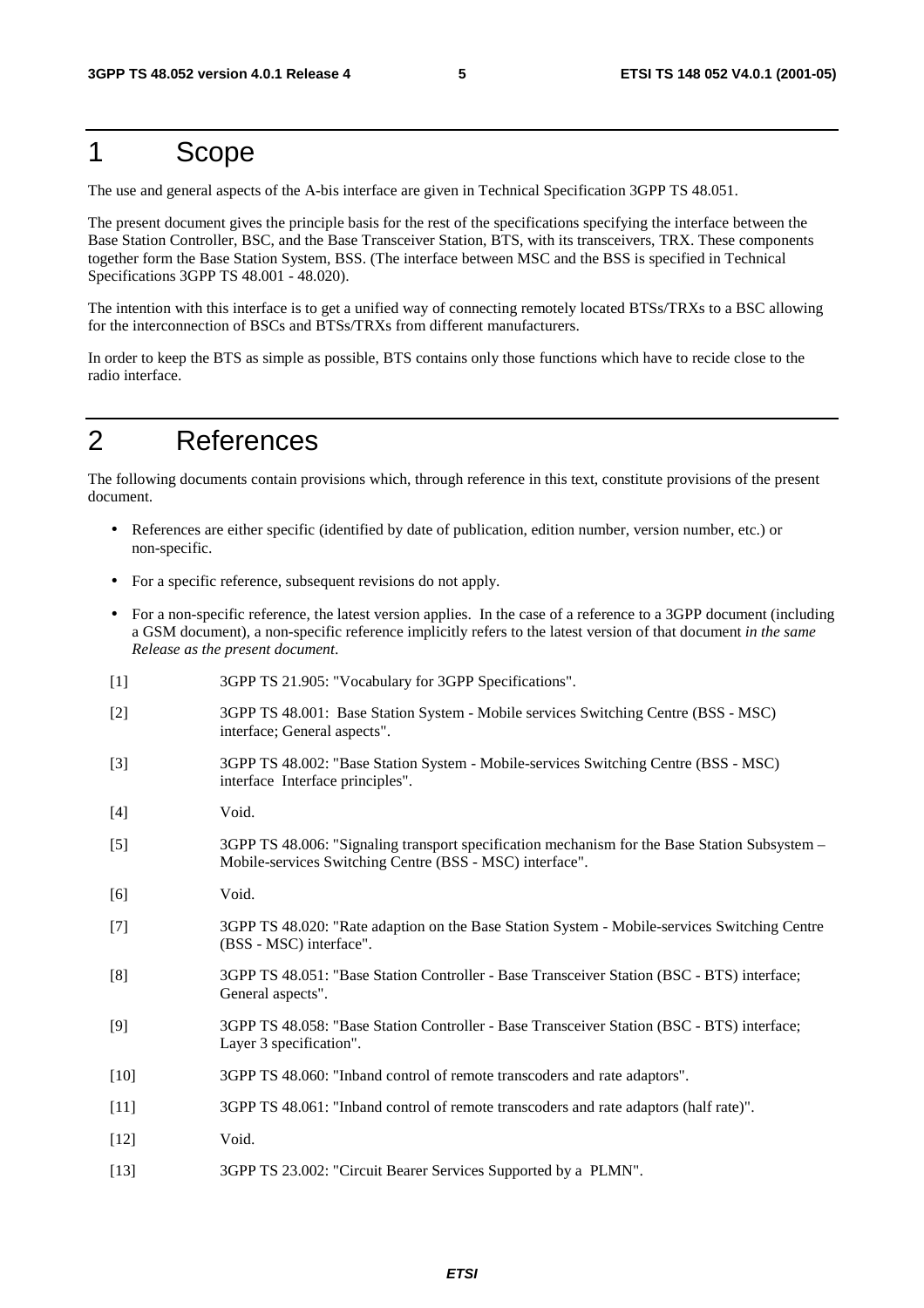# 3 Definitions and abbreviations

Abbreviations used in the present document are listed in 3GPP TS 21.905.

# 3.1 Base Station System, BSS

The system of base station equipment (transceivers, controllers, etc..) which is viewed by the MSC through a single interface as defined by the 3GPP TS 48.0xx series of recommendations, as being the entity responsible for communicating with Mobile Stations in a certain area. The radio equipment of a BSS may cover one or more cells. A BSS may consist of one or more base stations. If an internal interface according to the 3GPP TS 48.05x series at recommendations is implemented, then the BSS shall consist of one Base Station Controller (BSC) and several Base Transceiver Stations (BTSs).

The functionality is described in Recommendation 3GPP TS 48.001.

# 3.2 Base Station Controller, BSC

A network component in the PLMN with the functions for control of one or more Base Transceiver Stations (BTSs).

# 3.3 Base Transceiver Station, BTS

A network component which serves one cell, and is controlled by a Base Station Controller. The BTS can consist of one or more TRXs with or without common control equipment.

# 3.4 Cell

See 3GPP TS 23.002.

# 3.5 Transceiver, TRX

The Transceiver, TRX, in the GSM PLMN is the functional entity which supports the 8 basic radio channels of the same TDMA-frame.

# 3.6 Base Control Function, BCF

A functional entity which handles common control functions within a BTS, e.g. frequency hopping sequences etc.

At a multi BTS site, one of the BCFs can also be choosen to perform functions common to the site (e.g. external alarms, power supply, time base).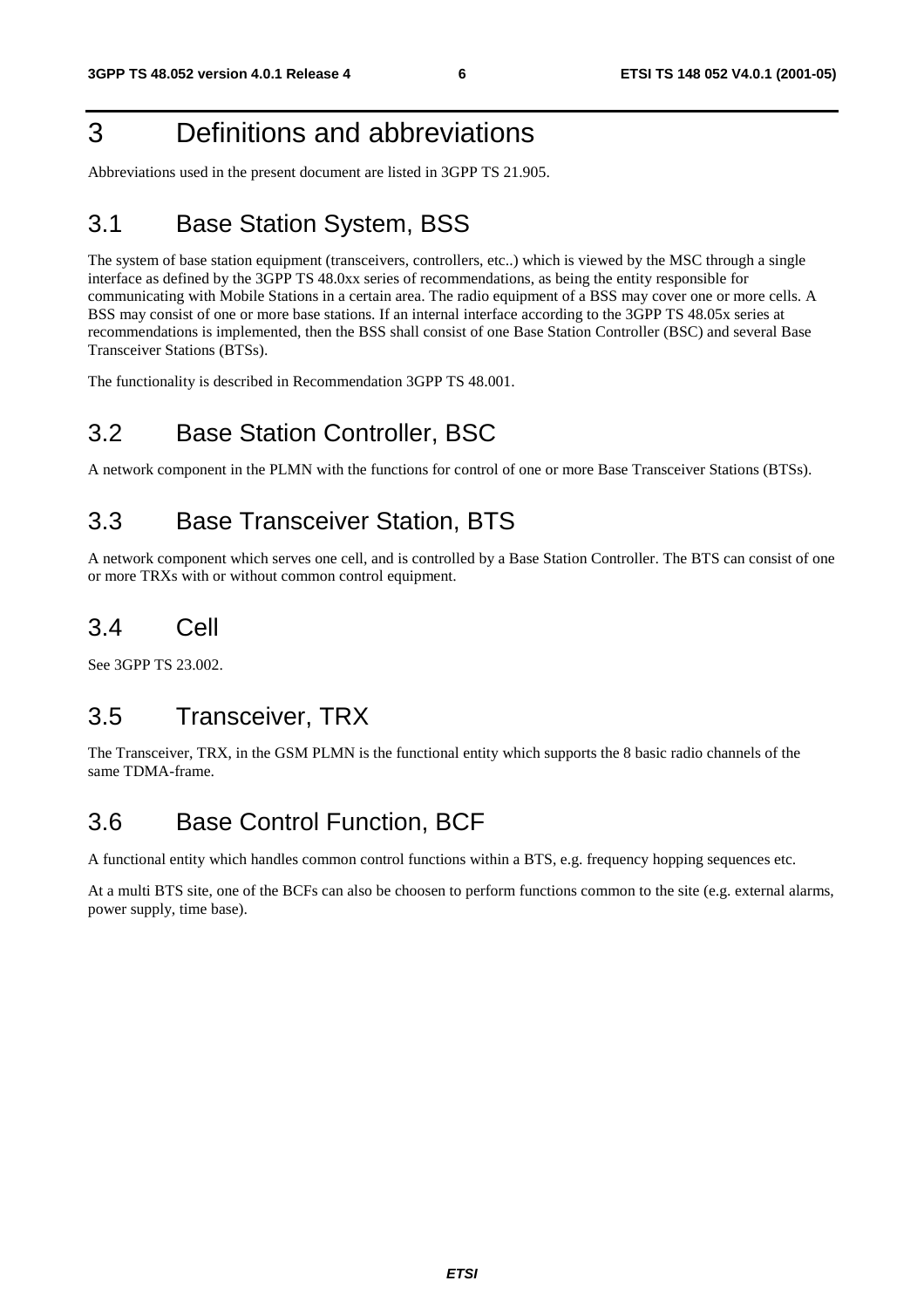# 4 General

Technical Specifications 3GPP TS 08.01 - 48.020 specify the functional split and interface between MSC and the Base Station System, BSS, the A- interface.

The BSS can be further subdivided into one BSC controlling one or more BTSs, each consisting of one or more TRXs. The interface treated by the present document is the interface between a BSC and a BTS. It is denoted the A-bisinterface.

The A-bis-interface is capable of supporting three different internal BTS configurations:

- one single TRX,
- a collection of TRXs where all are served by a common physical connection,
- a collection of TRXs, each served by its own physical connection.

Figure 4.1 shows some possible configurations.



**Figure 4.1/48.052: BSS Subdivision and Interfaces** 

The present document is based on the use of digital transmission system interfaces, either at 2048 kbit/s or at 64 kbit/s. Furthermore, the use of a subrate of 16 kbit/s and/or 8 kbit/s is supported for coded speech or rate adapted data.

This interface will support the transcoder positioned either inside or outside BTS. In the latter case, remote control (synchronisation) of the transcoder is used.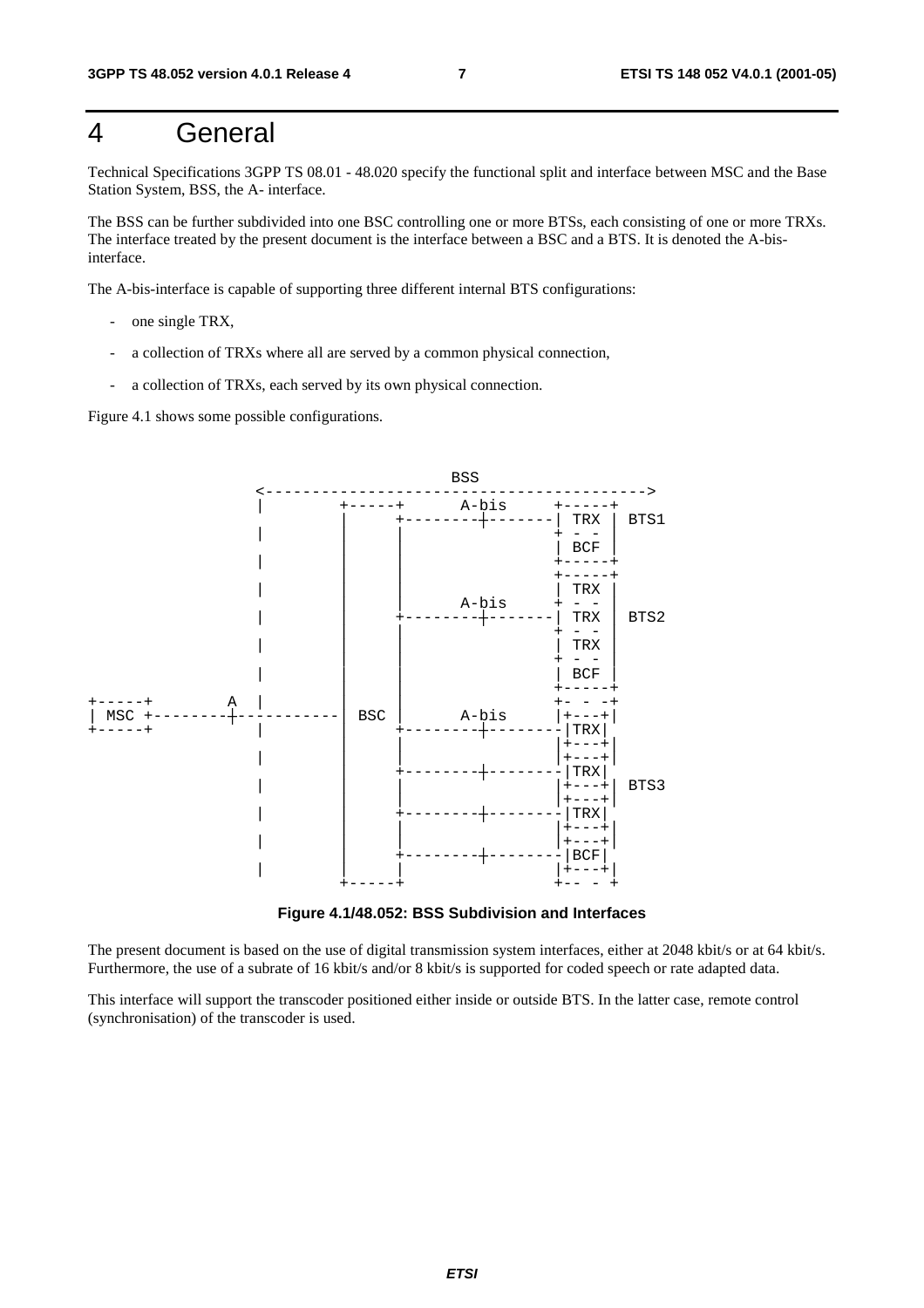# 5 Functional division between BSC and BTS

### 5.1 General

In Technical Specification 3GPP TS 48.001 the functional division between MSC and BSS is described. This clause describes the further subdivision of functions between BSC and BTS/TRX required for the A-bis interface. A summary can be found in Table 5.1. Some general requirements on the functionality of the A-bis interface are also specified.

### 5.2 Terrestrial channel management

There is a unique mapping from traffic channels on the radio path to the terrestrial traffic channels. BSC makes the choice of radio channel and thereby also of the terrestrial channel for a call.

### 5.3 Radio channel management

### 5.3.1 Channel configuration management

The channel configuration is controlled between the BSC and OMC. Current configuration is downloaded from OMC to BSC which then controls the use of the radio channels (TDMA time slots for BCCH/CCCH, TCHs, SDCCHs etc).

### 5.3.2 SDCCH (Stand alone DCCH) and TCH management

#### 5.3.2.1 Frequency hopping management

The hopping sequences for each BTS (cell) is downloaded from OMC to BSC. It is then the responsibility of BSC to download this information to each BTS and also to send the corresponding BCCH information to be transmitted in the BCCH time slots.

#### 5.3.2.2 Channel selection, link supervision and channel release

These functions are controlled by BSC. For channel selection BSC has to have information on blocked radio channels and also on interference level on idle channels.

In the assignment messages to MS (Immediate Assign, Assign Command and Handover Command), a Starting Time parameter is included. This starting time is based on the frame number on the (new) BTS. Before sending the assign message to MS, BSC has to be informed on the current frame number in BTS.

When assigning a channel, BSC shall inform BTS on relevant parameters, e.g. channel type, channel coding, rate adaption, starting time.

#### 5.3.2.3 Power control

The ordered MS power level is sent in the 16 bit L1-header of SACCH- blocks on the downlink and the actual power level used by MS is reported in the corresponding L1-header on the uplink. This header is inserted (downlink) and extracted (uplink) by BTS/TRX.

The determination of required power level in MS is based on uplink radio measurements made by BTS/TRX and reported to BSC. The basic control of this power is performed by BSC and the dynamic regulation is performed by BSC or optionally by BTS. If BTS supports dynamic MS power regulation, BSC can indicate whether BTS is to regulate the MS power and if so, also the parameters required by BTS.

The required TRX transmission power level on a channel is based on reported measurements performed by MS. The dynamic control of this power is optional. If supported, the basic control is performed by BSC and the dynamic regulation is performed by BSC or optionally by BTS. If BTS supports dynamic TRX transmission power regulation, BSC can indicate whether BTS is to regulate the transmission power and if so, also the parameters required by BTS.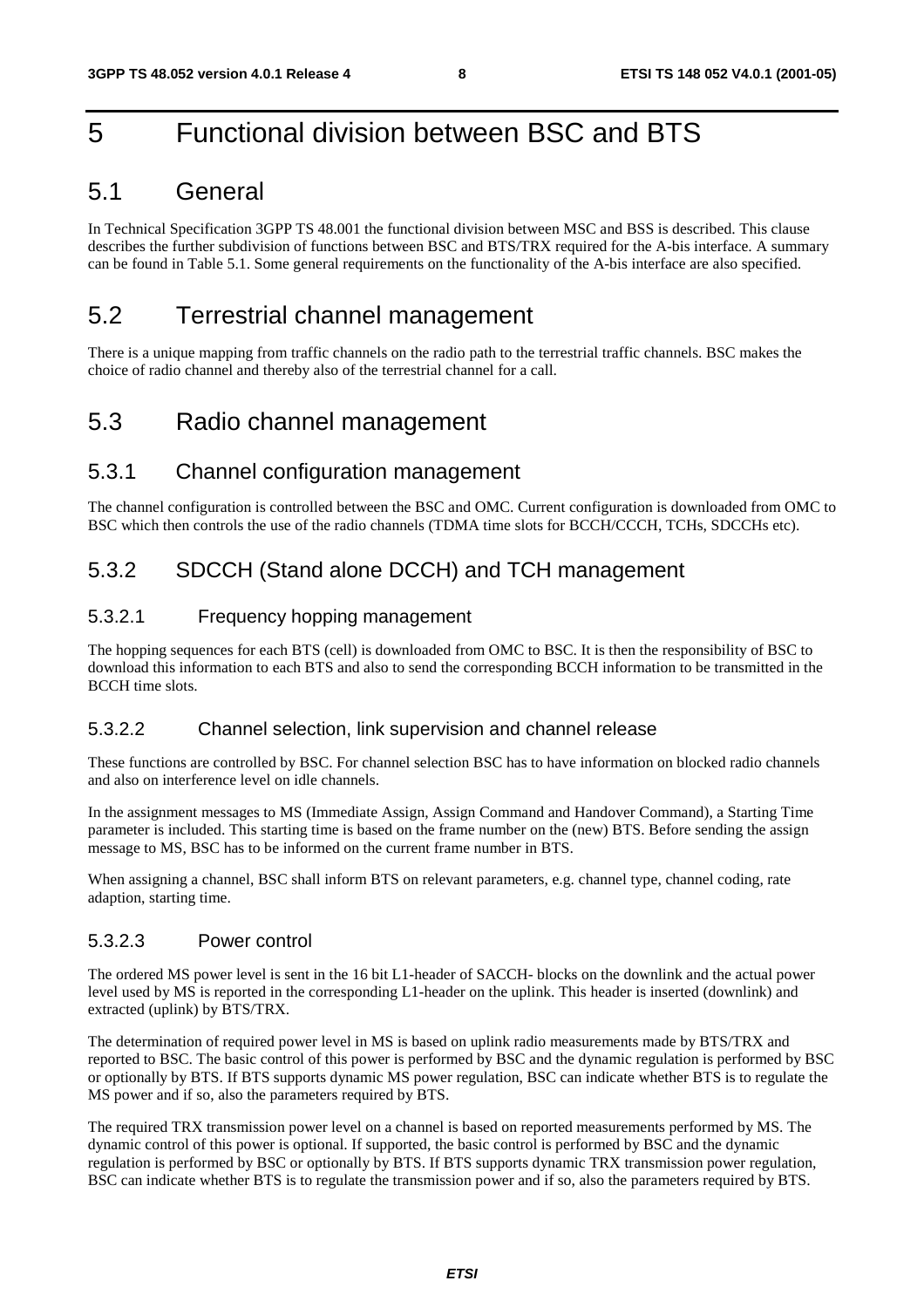#### 5.3.2.4 Idle channel observation

Idle channels are monitored by BTS.

### 5.3.3 BCCH/CCCH management

TRX knows the timing of BCCH/CCCH slots (not known by BSC). The actual timing of BCCH/CCCH blocks therefore has to be made by BTS/TRX, including the scheduling of Paging Request messages on paging sub- channels.

BCCH information is downloaded to BTS.

#### 5.3.4 Random access

Detection of a random access attempt has to be made by TRX which then sends a message to BSC containing the required timing advance, the frame number of the access attempt and the 8 bit Channel Request message sent by MS in the access burst. This information is then included by BSC in the following Immediate Assign message sent to MS.

### 5.3.5 Channel coding/decoding

The error protection coding and decoding is made by BTS/TRX.

Different coding and interleaving schemes are used for speech and data calls. This information has to be signalled from BSC to BTS on a per call basis.

### 5.3.6 Transcoding/rate adaption

The A-bis interface has to allow for the transcoder/rate adaptor being positioned either inside or outside BTS.

#### 5.3.7 Timing advance

Timing advance has to be determined by TRX.

When MS is on a dedicated channel (SDCCH, TCH), the required timing advance (TA) is sent to MS and the actual timing advance is reported by MS in the 16 bit L1-header of the SACCH blocks.

At handover access, TA is determined by TRX and reported to MS in the PHYsical INFOrmation message sent by BTS/TRX.

At random access, TA is determined by TRX but in those cases, TA has to be reported to BSC for inclusion in the IMMediate ASSIGN message sent to MS by BSC.

### 5.3.8 Radio resource indication

BTS reports on status (interference level, blocking etc.) of idle channels to BSC on a regular basis.

#### 5.3.9 Measurements

MS measures the downlink received level and quality from the serving cell and the received level from surrounding cells. The results from these measurements are reported by MS in Measurement Report messages on SACCH.

Uplink received level and quality are measured by BTS/TRX. The parameters for the uplink measurements are equivalent to the parameters used by MS for the corresponding downlink measurements (averaging period and dynamic range).

The support of forwarding this basic raw measurement data over the A-bis interface is mandatory. Additionally, BTS and BSC may optionally support some pre-processing in BTS of this data.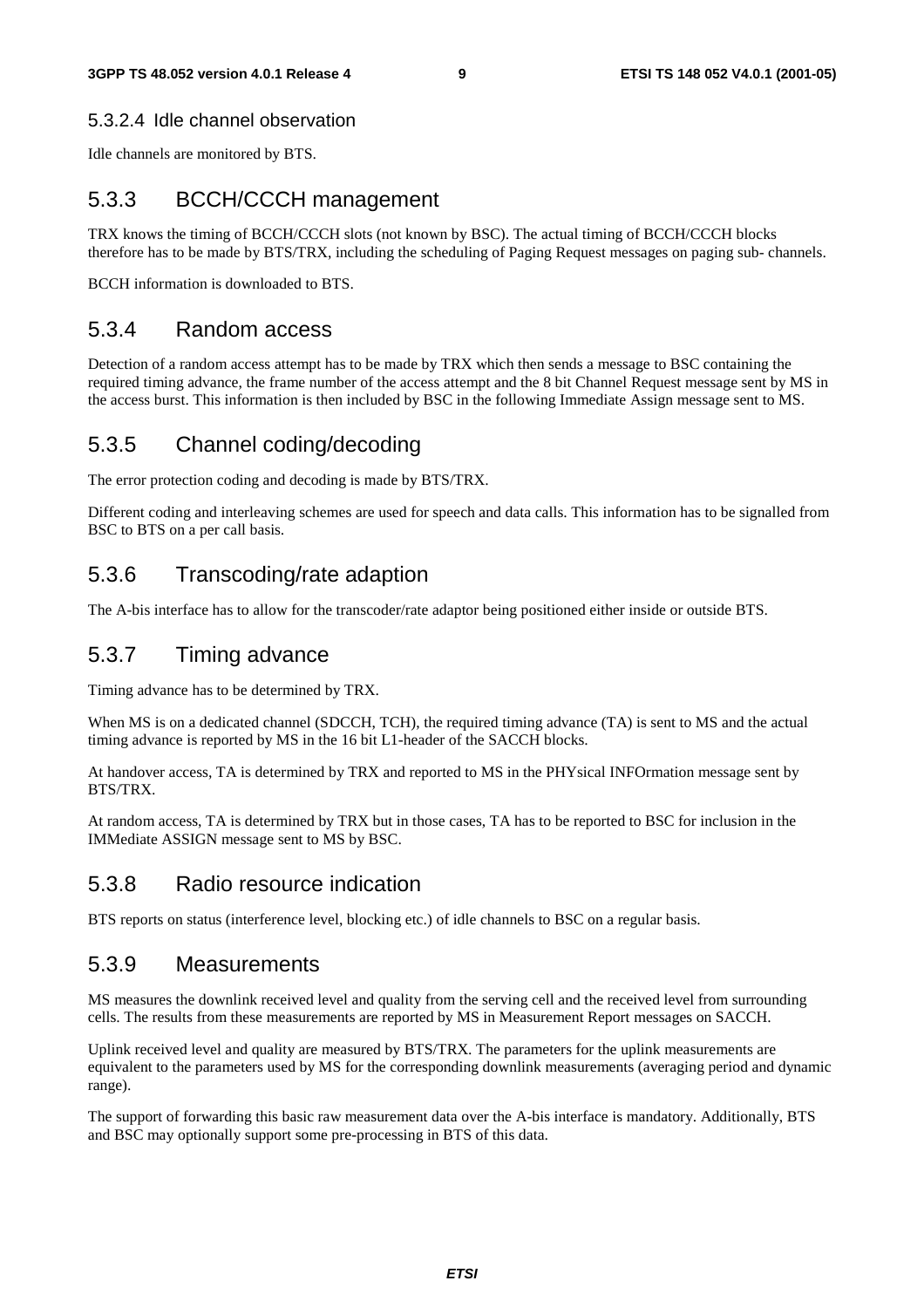# 5.3.10 LAPDm functions (Layer 2)

Layer 2 on the radio interface (LAPDm) is terminated at BTS/TRX. Between BTS and BSC, LAPD is used.

# 5.3.11 Paging

Paging is initiated by MSC via BSC.

BSC determines the paging group to be used based on IMSI of the MS to be paged. The paging group value is sent to BTS together with the TMSI or IMSI.

Based on the paging group information, BTS/TRX will build the relevant PAGING REQUEST message and execute the transmission of the message in the correct paging sub-channel.

### 5.3.12 Handover

No handover recognition or decision is made by BTS.

However, BTS/TRX has to detect the handover access made by a handed over MS. BTS/TRX also checks the Handover Reference value sent by MS in the handover access burst against the Handover Reference value received from BSC in the channel activation command. In case of an asynchronous handover, BTS/TRX then builds the PHYsical INFOrmation message (including the Timing Advance value) and sends it to MS. The handover access is also reported to BSC.

### 5.3.13 Encryption

Encryption and decryption is made of the complete outgoing bit stream (except for preambles/synch words). This therefore has to be made by TRX. The encryption key has to be downloaded to BTS/TRX before encryption starts. Special control messages are therefore required between BSC and BTS/TRX.

### 5.3.14 Mobility management and call control

All mobility management and call control functions recide in MSC.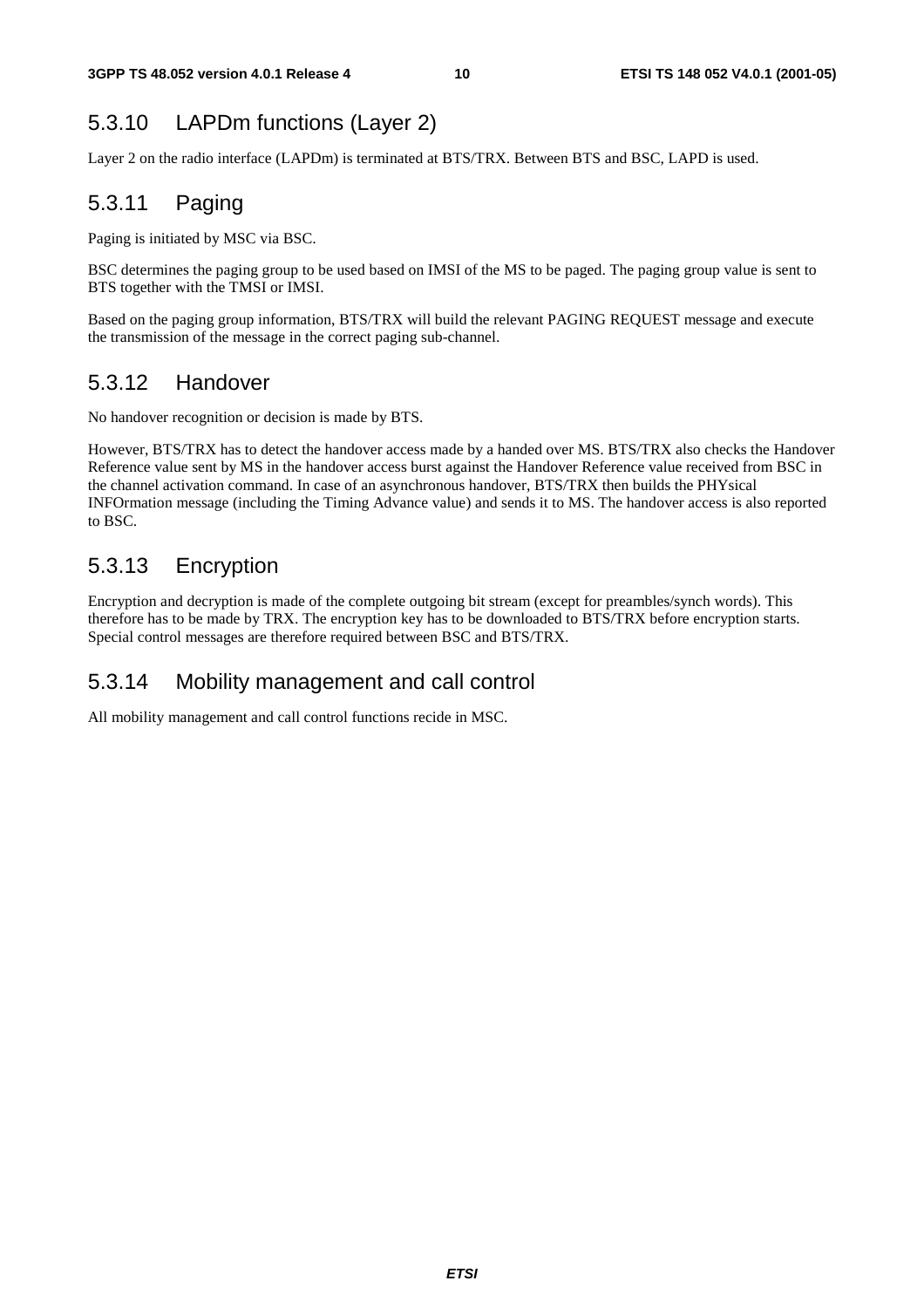| <b>FUNCTION</b>                             | Location   |                |  |
|---------------------------------------------|------------|----------------|--|
|                                             | <b>BTS</b> | <b>BSC/MSC</b> |  |
| TERRESTRIAL CHANNEL MANAGEMENT              |            |                |  |
| MSC-BSC channels                            |            |                |  |
| Channel allocation                          |            | x              |  |
| <b>Blocking indication</b>                  |            | x              |  |
| <b>BSC-BTS</b> channels                     |            |                |  |
| Channel allocation                          |            | x              |  |
| <b>Blocking indication</b>                  | x          |                |  |
|                                             |            |                |  |
| RADIO CHANNEL MANAGEMENT                    |            |                |  |
| Channel configuration management            |            | x              |  |
|                                             |            |                |  |
| <b>Frequency Hopping</b>                    |            |                |  |
| Management<br>Execution                     |            | x              |  |
|                                             | x          |                |  |
| <b>TCH</b> management                       |            |                |  |
| Channel allocation (choice)                 |            | х              |  |
| Link supervision                            |            | x              |  |
| Channel release                             |            | X              |  |
| Idle channel observation                    | х          |                |  |
| Power control determination<br>Note 3       | x          | x              |  |
|                                             |            |                |  |
| SDCCH management (Stand alone DCCH)         |            |                |  |
| <b>SDCCH</b> allocation<br>Link supervision |            | х              |  |
| Channel release                             |            | X<br>x         |  |
| Power control determination<br>Note 3       | x          | x              |  |
|                                             |            |                |  |
| <b>BCCH/CCCH</b> management                 |            |                |  |
| Scheduling of messages                      |            |                |  |
| Management                                  |            | x              |  |
| Execution                                   | x          |                |  |
|                                             |            |                |  |
| Random access<br>Access detection           |            |                |  |
| Immediate assign (access grant)             | x          |                |  |
|                                             |            | x              |  |
| Channel coding/decoding                     | x          |                |  |
|                                             |            |                |  |
| Transcoding/rate adaption<br>Note 1         | x          |                |  |
|                                             |            |                |  |
| Measurements                                |            |                |  |
| Note 2<br>Uplink measuring                  | х          |                |  |
| Processing of reports from MS/TRX<br>Note 4 | x          | х              |  |
| <b>Traffic measurements</b>                 |            | x              |  |
| Timing advance                              |            |                |  |
| Calculation                                 | х          |                |  |
| Signalling to MS at random access           |            | x              |  |
| Signalling to MS at handover                | х          |                |  |
| Signalling to MS during call                | x          |                |  |
|                                             |            |                |  |
| Radio resource indication                   |            |                |  |
| Report status of idle channels              | x          |                |  |
|                                             |            |                |  |
| LAPDm functions (Layer 2)                   | x          |                |  |
| Encryption                                  |            |                |  |
| Management                                  |            | х              |  |
| Execution (Key from BSC)                    | x          |                |  |
|                                             |            |                |  |

#### **Table 5.1: Summary of functional division between BTS and BSC/MSC**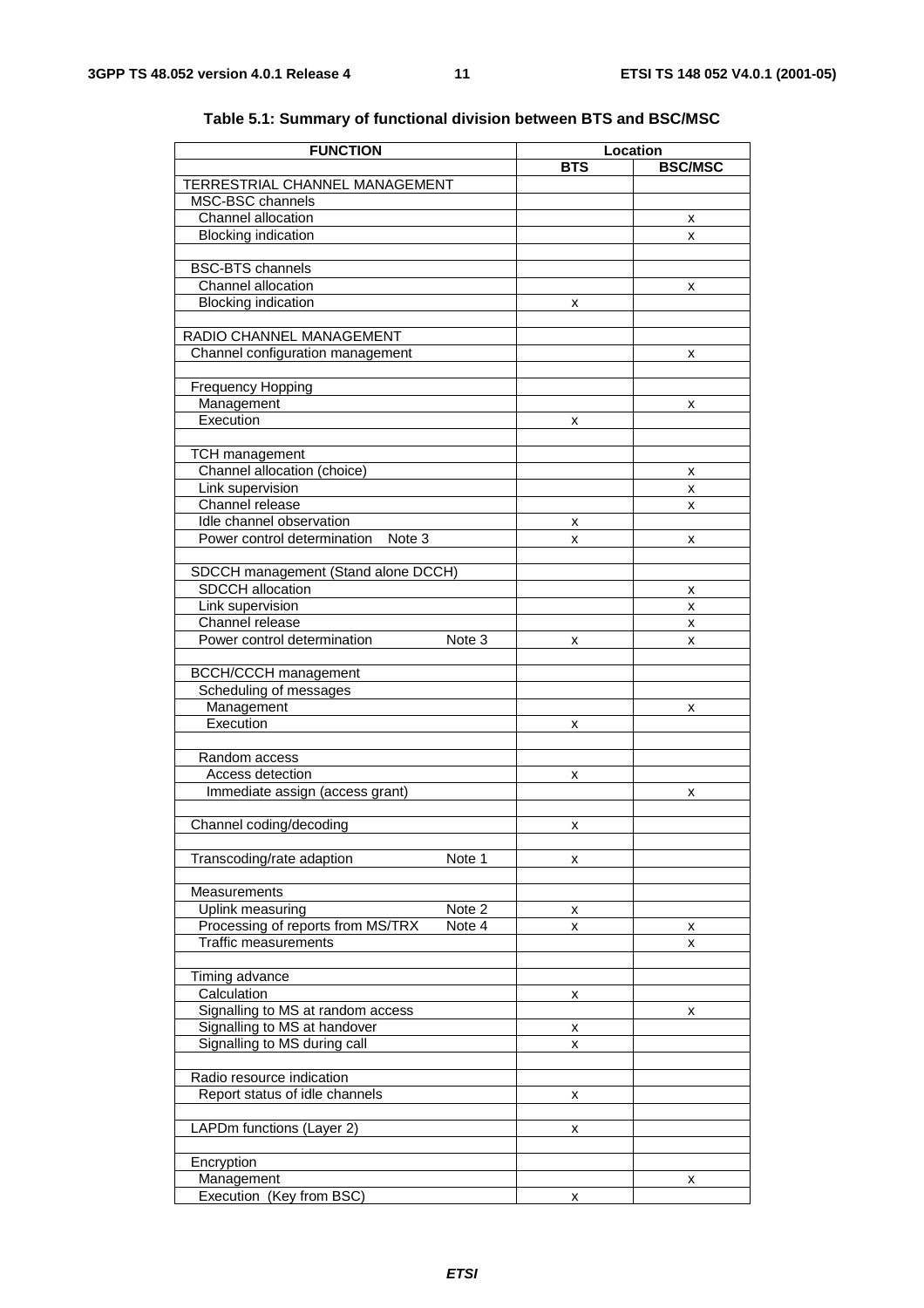| Paging                      |   |   |
|-----------------------------|---|---|
| <b>Initiation</b>           |   | x |
| DRX paging                  |   |   |
| Management                  |   | x |
| Execution                   | x |   |
|                             |   |   |
| Handover                    |   |   |
| BSC internal, one cell      |   | x |
| BSC internal, between cells |   | x |
| <b>BSC</b> external         |   |   |
| recognition, radio reason   |   | x |
| recognition, traffic reason |   | x |
| decision                    |   | x |
| execution                   |   | x |
| Handover access detection   | x |   |
|                             |   |   |
| <b>MOBILITY MANAGEMENT</b>  |   |   |
| Authentication              |   | x |
| Location updating           |   | x |
|                             |   |   |
| <b>CALL CONTROL</b>         |   | x |

- NOTE 1: Although the transcoder is always controlled by the BTS, it can optionally be located outside the BTS (e.g. at the BSC or at the MSC site). In that case, remote control is performed by BTS using inchannel signalling.
- NOTE 2: Including averaging comparable to what is done in the MS.
- NOTE 3: The support of power level determination in BTS is optional.
- NOTE 4: The support of forwarding all raw measurement data from MS/TRX over the A-bis interface and the processing of it in BSC is mandatory. The BTS/BSC may additionally support also some pre- processing in BTS of this raw data.

# 6 Transcoding/rate adaption and multiplexing

The interface supports two options: transcoding/rate adaption performed in BTS or outside BTS.

### 6.1 Transcoding/rate adaption in BTS

The transcoding of speech to normal 64 kbit/s A-law is performed within BTS.

Data may be rate adapted or submultiplexed to 64 kbit/s circuits.

# 6.2 Transcoding/rate adaption outside BTS

In this case the transcoder/rate adaptor is considered as part of the BSC.

The channel coding/decoding is performed by BTS/TRX. The choice of coding/interleaving has to be signalled from BSC to BTS.

The remote speech transcoder has to have knowledge of some radio parameters for an efficient decoding. In addition, the timing of the transcoder has to be aligned with the transmission of the frames over radio such that the frames from BSC arrive synchronized with the transmission over radio (minimizes delay due to remote transcoder). For this control and time alignment of the transcoder, inband signalling is used within a 16 kbit/s or an 8 kbit/s channel carrying speech or data, signalling and synchronisation. This remote control of the transcoder is specified in Technical Specifications 3GPP TS 48.060 (full rate traffic channels, 16 kbit/s submultiplexing only) and 3GPP TS 48.061 (half rate traffic channels, 16 or 8 kbit/s submultiplexing).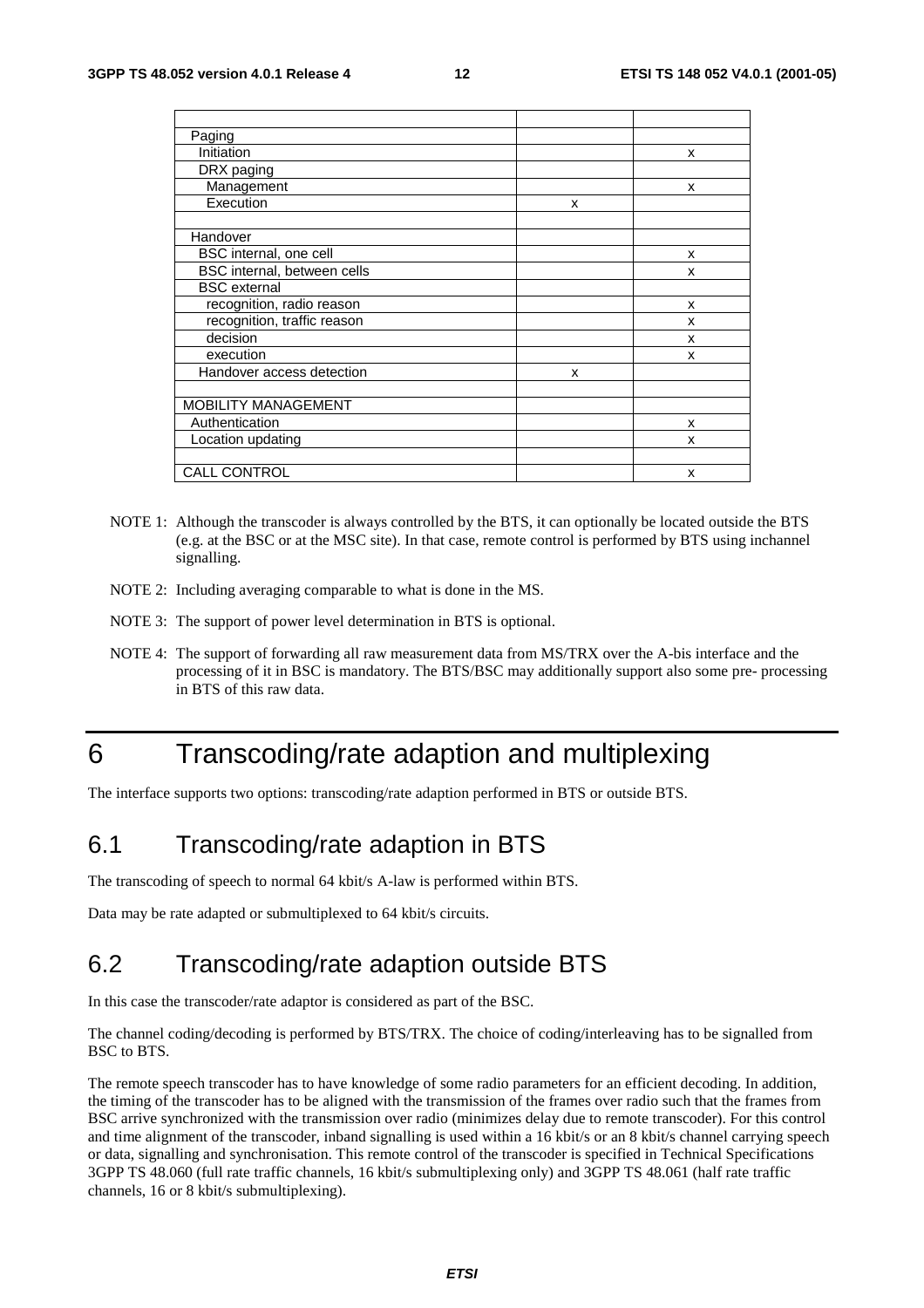For data, rate adaption to subrate 16 or 8 kbit/s is performed within BTS.

For the link BTS-BSC, the following possibilities are foreseen:

- rate adaption of 16 kbit/s or 8 kbit/s speech + control or 16 kbit/s data + control to 64 kbit/s (one radio traffic channel per 64 kbit/s terrestrial channel),
- multiplexing of 16 kbit/s or 8 kbit/s speech + control or 16 kbit/s or 8 kbit/s data + control into one 64 kbit/s channel (up to eight radio traffic channels per 64 kbit/s terrestrial channel).

7 Interface structures

### 7.1 Communication channels

The A-bis interface is considered to have two types of communication channels (see figure 7.1):

- traffic channel (SDC) at 8, 16 or 64 kbit/s carrying speech or data of one radio traffic channel (Bm or Lm channel),
- signalling channels (SCH) at 16, 32 or 64 kbit/s, carrying signalling information (both BSC-MS and BSC-BTS signalling).



**Figure 7.1/48.052: Communication Channel Types** 

### 7.2 Signalling links

The addressing of TRXs and BCF is made using separate TEIs for each TRX and BCF.

Three logical links are defined for each TEI:

- RSL: Radio Signalling Link used for supporting traffic management procedures (MS to network communication). One link per TRX.
- OML: Operations and Maintenance Link used for supporting network management procedures (transferring operations and maintenance messages). One link per TRX and BCF.
- L2ML: Layer 2 Management Link used for transferring layer 2 management messages to TRX or BCF. One link per TRX and BCF.

A logical diagram for the architecture of the signalling links is given in figure 7.2/48.052.

Only point to point signalling links are used.

SMS messages are also carried on the signalling links.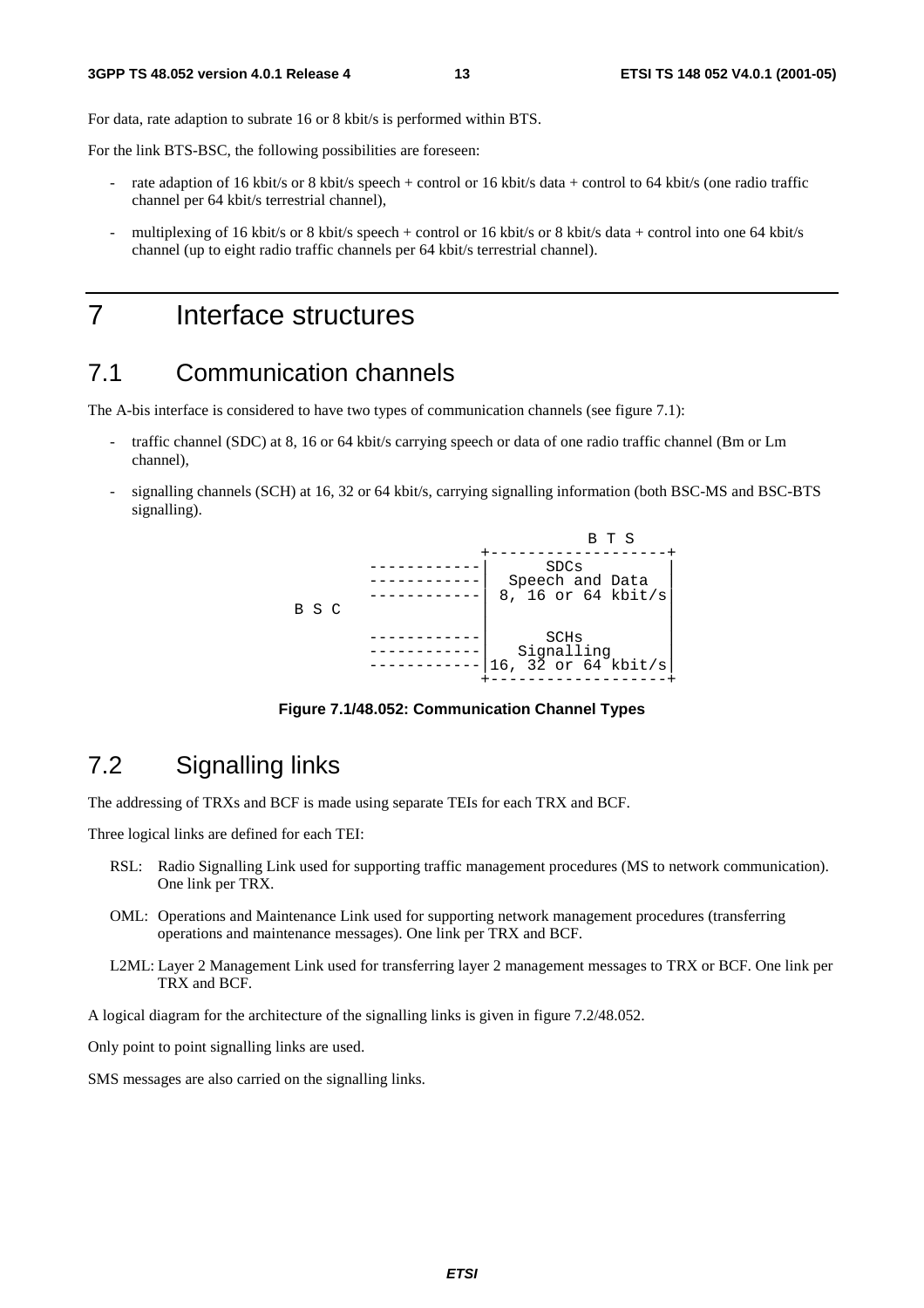

**Figure 7.2/48.052: Logical L2 links of A-bis interface** 

### 7.3 Signalling model

A signalling model for the A-bis interface and its signalling environment can be found in figure 7.3.

CM and MM messages are not interpreted by BSC or BTS. Over the A interface they are tranferred using DTAP (Direct Transfer Application Part) and over the A-bis interface they are transferred as transparent messages.

RR messages are mapped to BSSAP (BSS Application Part) in BSC. In BTS, most of them are handled as transparent messages. However, some of them have to be interpreted by BTS (e.g. random access, start ciphering, paging). The BTSM (BTS Management) entities contain procedures for handling these messages and also other procedures for managing the BTS as defined in Technical Specification 3GPP TS 48.058. In BTS there is a mapping between BTSM and the relevant RR messages over the radio interface (RR').

The Layer 2 protocol over the A-bis interface is based on LAPD. L2 addressing is made to TRX (or BCF) using the TEI of LAPD. Different L2 links are used for traffic management messages (RSL, Radio Signalling Link), network management messages (OML, Operation & Maintenance Link) and L2 management messages (L2ML, Layer 2 Management Link).

A model of Layer 3 for the A-bis interface can be found in figure 7.4.

For traffic management, two types of signalling messages have been defined:

Transparent Messages:Messages which are forwarded by BTS without interpretation or changes.

Non-Transparent Messages:Messages which are sent only between BSC and BTS and which BTS is acting upon or which are the results of BTS actions.

In addition, the messages have been grouped into four main groups: Radio Link Layer Management, Dedicated Channel Management, Common Channel Management and TRX Management messages.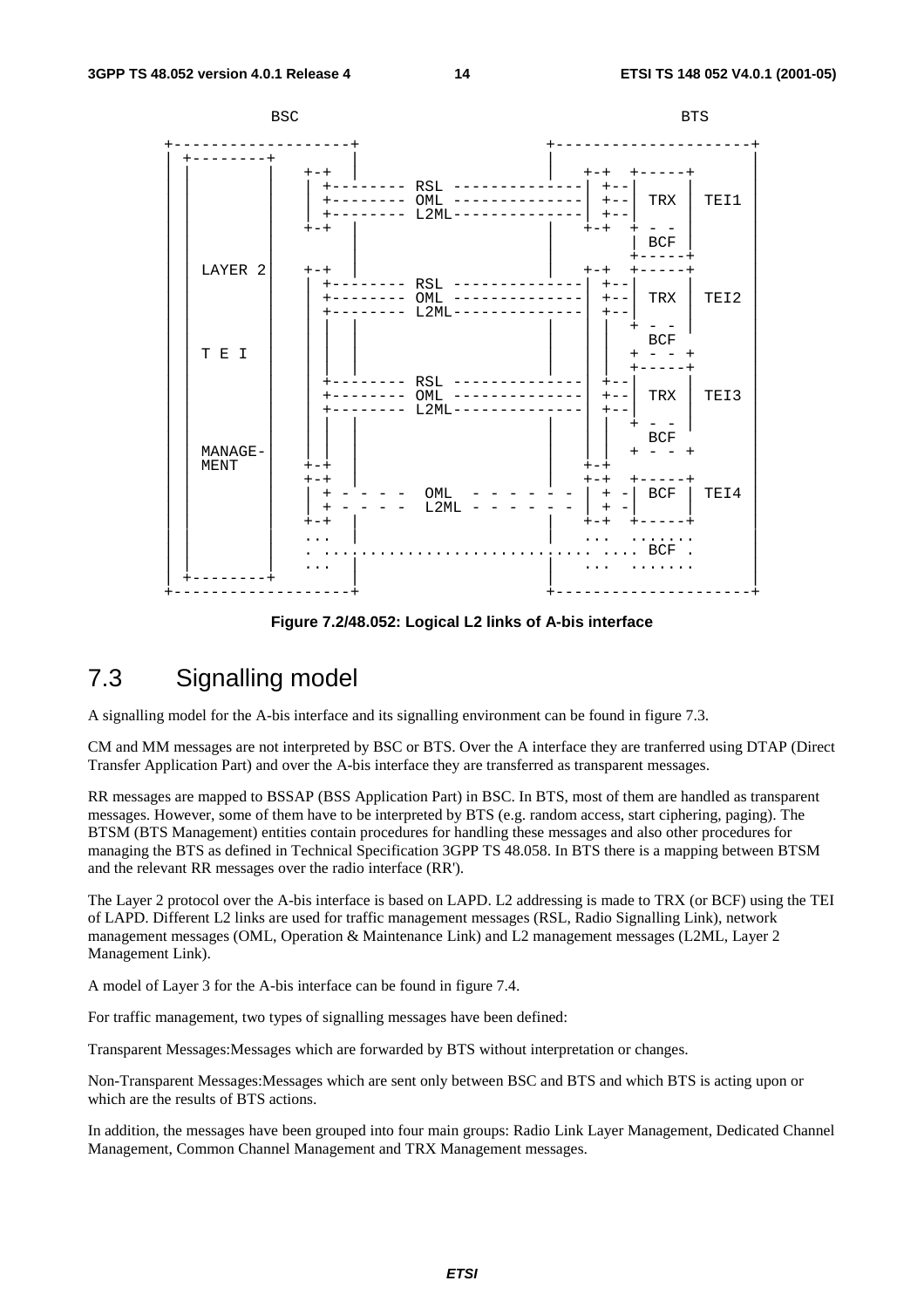Discrimination between these types and groups is based on the Message Discriminator which is sent as the first octet in all messages. Transparent and non-transparent messages are discriminated by a transparancy flag (T-bit) in the Message Discriminator. Transparent messages are merely forwarded to L2 on the radio interface.

In order to address the relevant radio channel, a Channel Number element is included to support the distribution of messages to relevant physical channels on the TRX. A Link Identifier element supports the distribution on logical links/channels on the radio interface (compare the DLCI element of the A interface, 3GPP TS 48.006).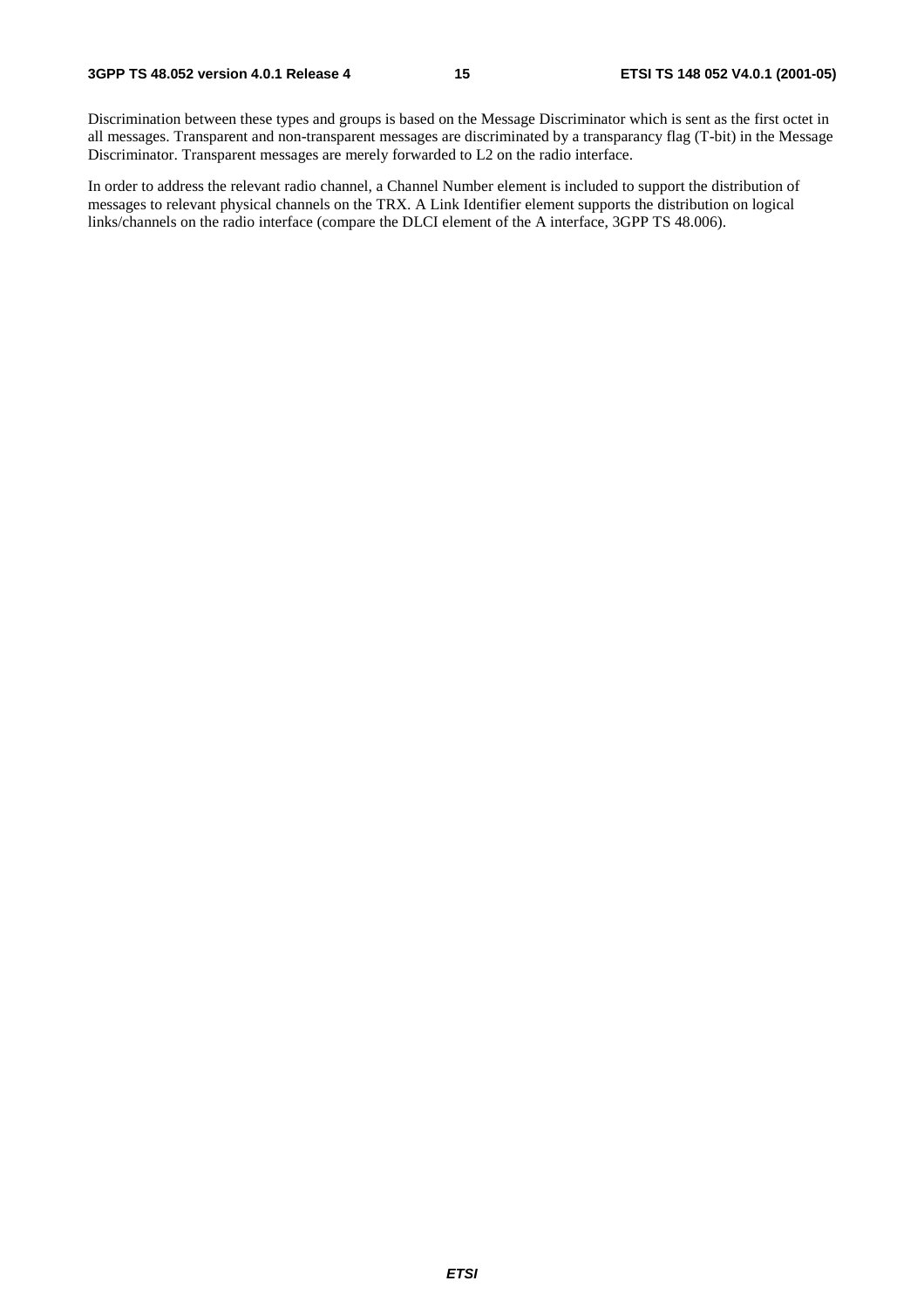

**ETSI**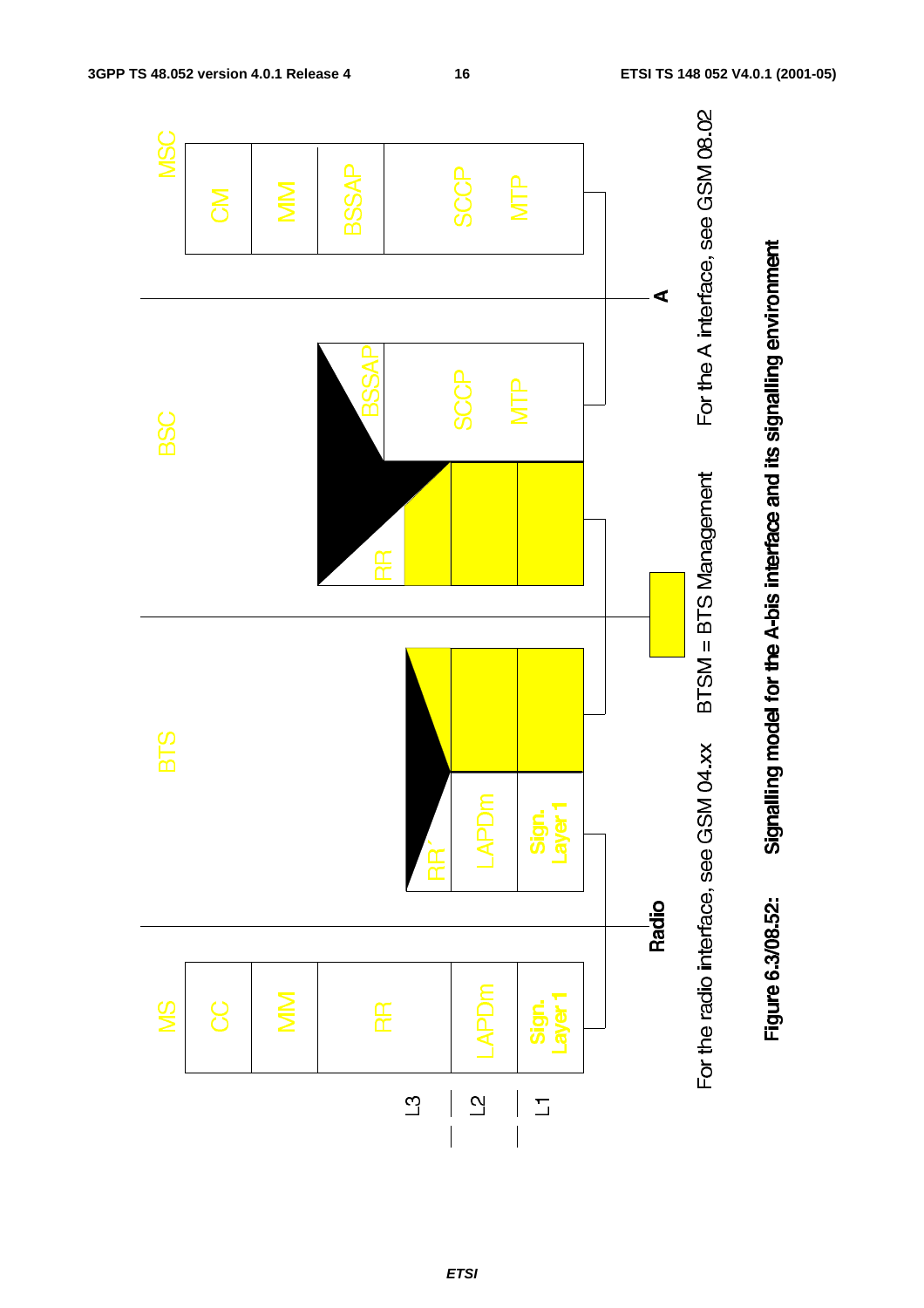

**Figure 7.4/48.052: L3 model**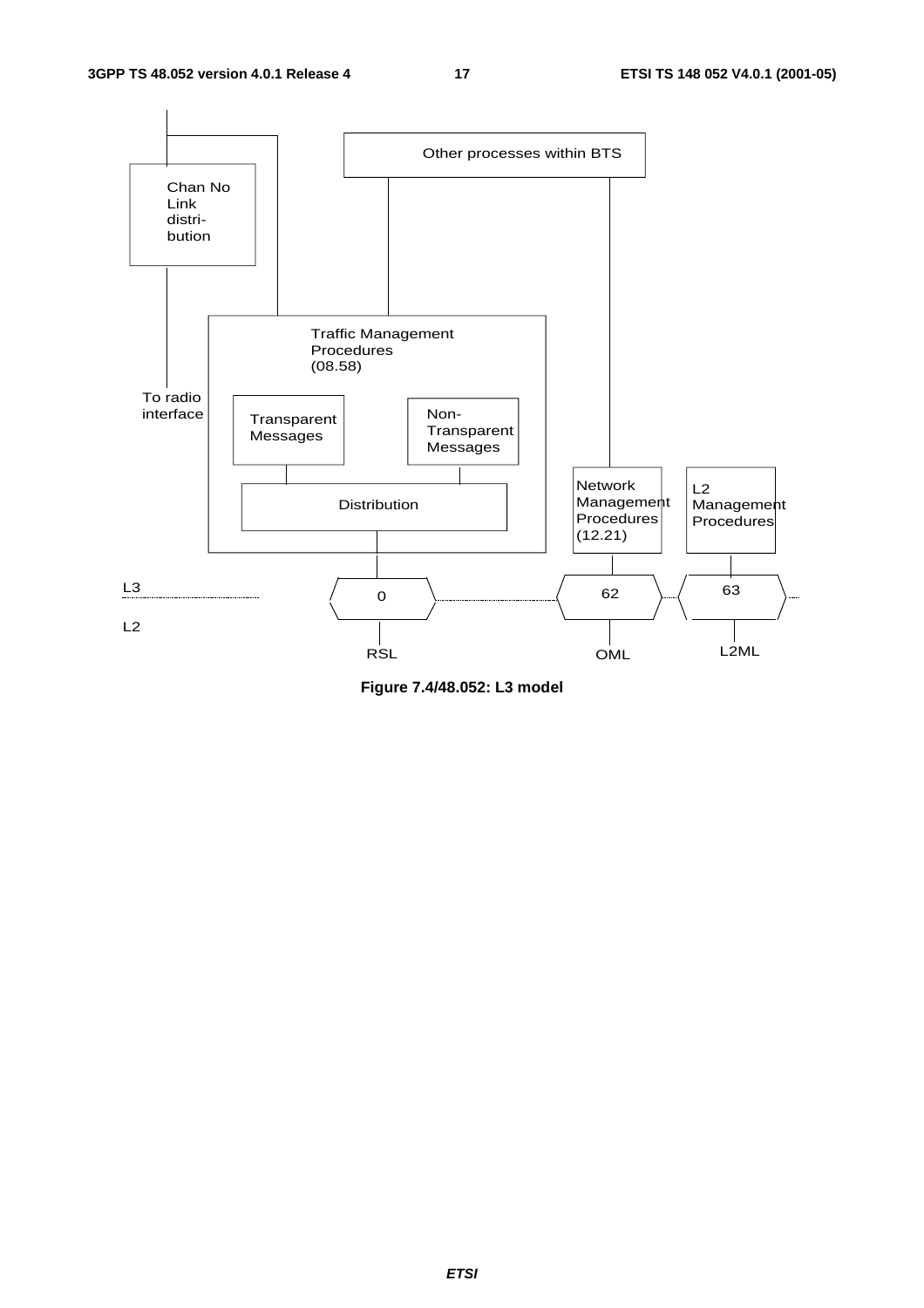# Annex C (informative): Change History

| <b>Change history</b> |               |  |        |                                                   |            |  |  |
|-----------------------|---------------|--|--------|---------------------------------------------------|------------|--|--|
| TSG #                 | TSG Doc.   CR |  | Rev    | <b>Subject/Comment</b>                            | <b>New</b> |  |  |
| GP-04                 |               |  |        | April 2001. Conversion to 3GPP layout and number. | 48.052     |  |  |
|                       |               |  |        | References have been updated.                     | V4.0.0     |  |  |
|                       |               |  | $\sim$ | Figures 7.4 now made visible                      | 4.0.1      |  |  |